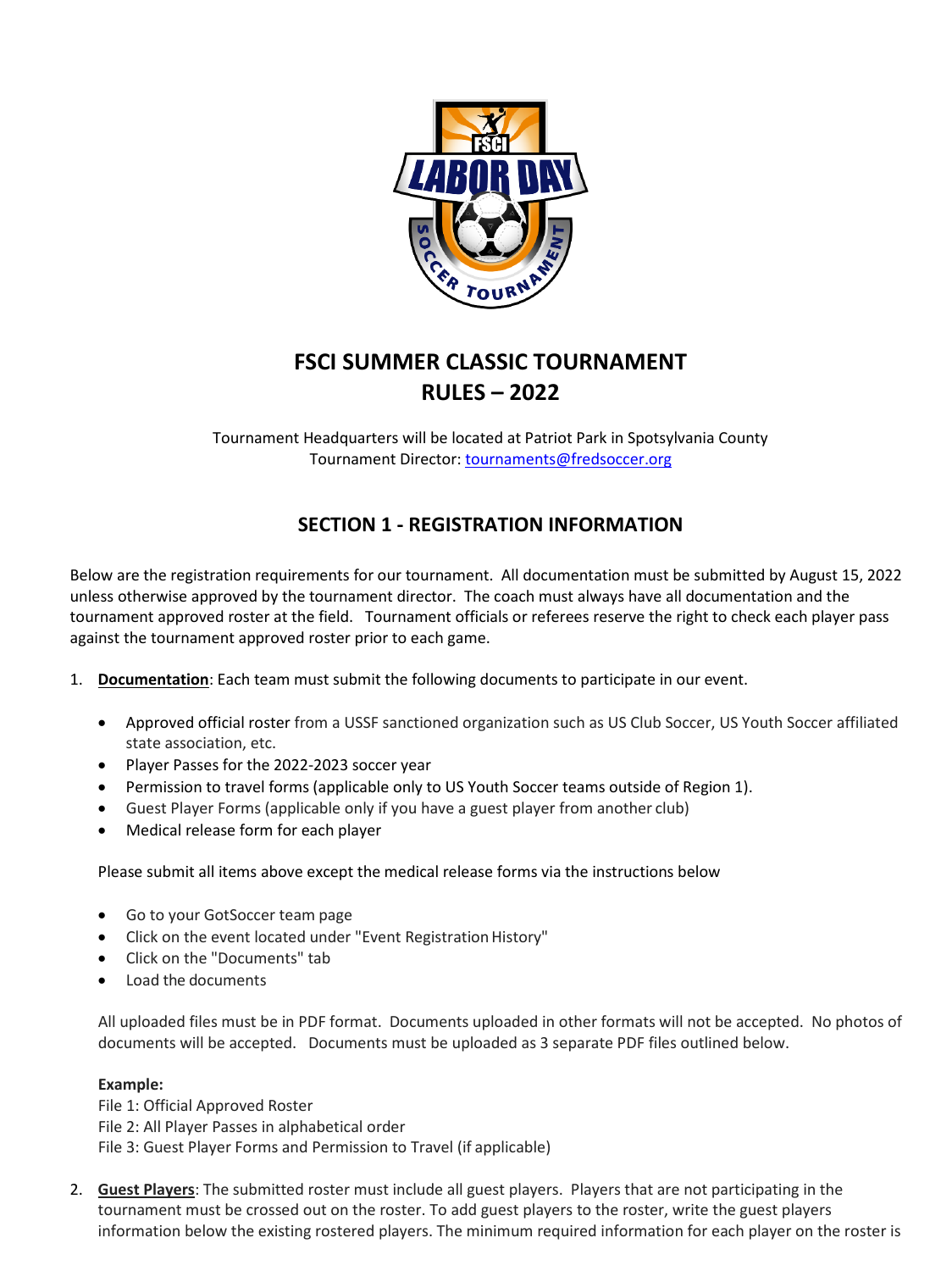Name, Date of Birth, player ID number, Uniform number, and Gender. No player can play on more than 1 team at any point during the tournament.

- 3. **Non-US Youth Soccer Teams**: Teams that are members of organizations of the United States Soccer Federation but not members of US Youth Soccer (such as AYSO, SAY, US Club Soccer or Super Y Leagues) DO NOT have to submit a US Youth Soccer "permission to travel form".
- 4. **Consistency**: All player passes associated with a roster must match the roster's sanctioning organization. For example, if the team roster is sanctioned thru US Youth Soccer, then all players on the team roster must have US Youth Soccer passes including guest players. If a team roster is sanctioned thru US Club Soccer, then all players on the team roster must have US Club Soccer player passes including guest players. A player may not guest play on a US Youth Soccer roster with a US Club Soccer player pass, and vice versa.
- 5. **Hotel Services**: This is a STAY TO PLAY tournament. A team outside a 70-mile radius from our office or a team looking for a hotel must book hotel reservations through the tournament's hotel services provider as a requirement to participate in our tournament. If a team does not comply with this mandate, the team will be removed from the tournament with no refund. For hotel reservations, please visit the hotel webpage within the tournament section of our website. Our office is located at 218 Industrial Drive Suite 104, Fredericksburg VA 22408 and serves as the center point of the radius. Local teams or teams "commuting" to tournament locations do not have to stay in hotels but must contact the Tournament Director for approval.
- 6. **Registration Fees:** All entry fees must be paid by the registration deadline to guarantee consideration for the event. All late application will be put on a wait list for review.
- 7. **Region 1 Policy Regarding Application To Host A Tournament**: Region I has established the following policy concerning permission to travel when attending US Youth Soccer sanctioned tournaments in Region I. The purpose of this policy is to make it as simple as possible for the US Youth Soccer Region I teams to travel to tournaments within Region I.

The new policy states that any US Youth Soccer State Association teams within Region I that is accepted into a tournament in Region I do not need permission to travel papers. Permission to Travel is not required in friendly games within Region 1.

National State Associations in Region I: Connecticut Jr Soccer Assn Delaware Youth Soccer Assn Eastern New York Youth Soccer Assn Eastern Pennsylvania Youth Soccer Assn Soccer Maine Maryland Youth Soccer Assn Massachusetts Youth Soccer Assn New Hampshire Soccer Assn New Jersey Youth Soccer Assn New York State West Youth Soccer Assn Pennsylvania West State Soccer Assn Soccer Rhode Island Vermont Soccer Assn Virginia Youth Soccer Assn West Virginia Soccer Assn

8. **Competition Eligibility**: Each team must be in good standing with their sanctioning organization. We will accept a team if there is space available and payment is received. The event will feature the age groups listed below for the 2022-2023 soccer year:

|--|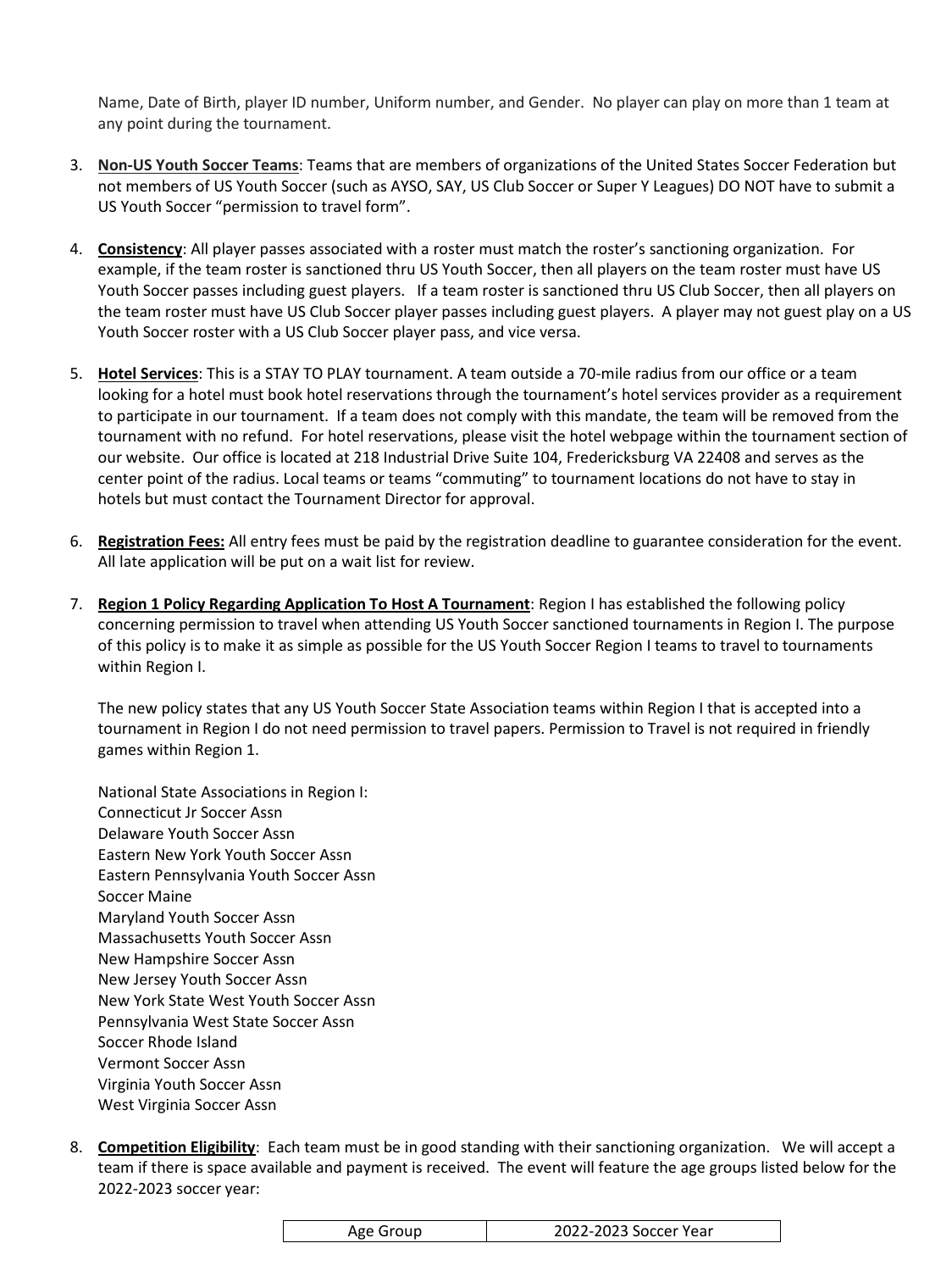| U9  | Players born 1/1/14 and younger |
|-----|---------------------------------|
| U10 | Players born 1/1/13 and younger |
| U11 | Players born 1/1/12 and younger |
| U12 | Players born 1/1/11 and younger |
| U13 | Players born 1/1/10 and younger |
| U14 | Players born 1/1/09 and younger |
| U15 | Players born 1/1/08 and younger |
| U16 | Players born 1/1/07 and younger |
| U17 | Players born 1/1/06 and younger |
| U18 | Players born 1/1/05 and younger |
| U19 | Players born 1/1/04 and younger |

9. **Roster Sizes**: Below are the maximum roster sizes, the number of players that can participate in a game, and the maximum number of guest players allowed.

| Age Group | Maximum Roster Size | Max Players that can  | Max Guest Players |
|-----------|---------------------|-----------------------|-------------------|
|           |                     | participate in a game |                   |
| U9        | 14                  | 14                    | 7                 |
| U10       | 14                  | 14                    |                   |
| U11       | 16                  | 16                    | 8                 |
| U12       | 16                  | 16                    | 8                 |
| U13       | 18                  | 18                    | 9                 |
| U14       | 22                  | 22                    | 11                |
| U15       | 22                  | 22                    | 11                |
| U16       | 22                  | 22                    | 11                |
| U17       | 22                  | 22                    | 11                |
| U18       | 22                  | 22                    | 11                |
| U19       | 22                  | 22                    | 11                |

### **SECTION 2 - MODIFICATIONS TO THE LAWS OF THE GAME**

All tournament matches will be played in accordance with "The Laws of the Game" as issued by FIFA except as modified below.

1. **Ball Size:** Below is the size of the ball per each age group.

| Age Group | <b>Ball Size</b> |
|-----------|------------------|
| U9-U12    |                  |
| U13-U19   |                  |

2. **Game Duration and Playing Format**: Each game shall have a maximum halftime period of 5 minutes. There shall be no stoppage time. The maximum length of each game and playing format for each age group are as follows:

| Age Group | Game Length | <b>Playing Format</b> |
|-----------|-------------|-----------------------|
| U9        | 50          | 7v7                   |
| U10       | 50          | 7v7                   |
| U11       | 60          | 9v9                   |
| U12       | 60          | 9v9                   |
| U13       | 70          | 11v11                 |
| U14       | 70          | 11v11                 |
| U15       |             | 11v11                 |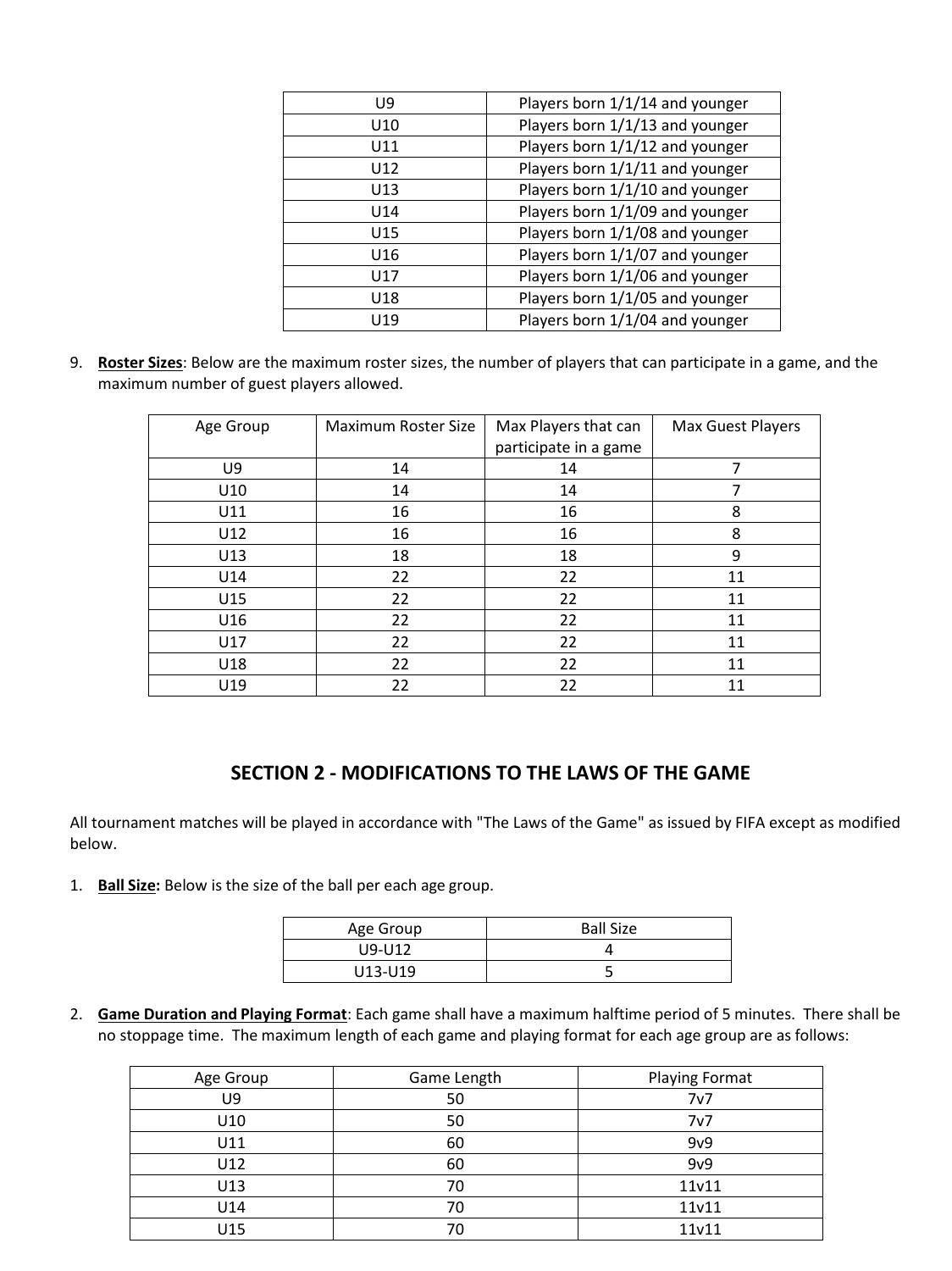| U16 |    | 11v11 |
|-----|----|-------|
| U17 | 80 | 11v11 |
| U18 | 80 | 11v11 |
| U19 | 80 | 11v11 |

- 3. **Substitutions:** Substitutions are unlimited. Substitutions can occur by either team with referee permission under the following situations:
	- After a goal
	- At half time
	- On goal kicks
	- Throw-ins
	- Injury
	- Cautioned player

The substitute player shall inform the referee at the midfield line that they wish to enter the game when any one of the previous situations occur. The substitute enters the field upon referee permission.

4. **Goal Size:** The following goal size shall be used:

| Age Group | Goal Size    |
|-----------|--------------|
| U9-U12    | 6x18 or 7x21 |
| U13-U19   | 8x24         |

- 5. **Player's Equipment:** All players must wear shin guards. No metal-rimmed glasses allowed. Casts, splints, or body braces made of a hard substance in its final form such as leather, rubber, plastic, plaster, or fiberglass must be covered on all exterior surfaces with no less than ½ inch thick, high-density polyurethane, or an alternate material of the same thickness and similar physical properties to protect the injury. A medical release for the injured player signed by a licensed physician must be available at the game site.
- 6. **Heading Rule for U9, U10, and U11 Age Groups**: Play stops when the ball strikes a player in the head. The proper restart depends on whether the player deliberately played the ball with their head.
	- a. If deliberate, the proper restart is an indirect free kick to the opposing team.
	- b. If deliberate and within the goal area, the indirect free kick should be taken on the goal area line parallel to the goal line at the point nearest to where the infringement occurred.
	- c. If the play by the head is deemed inadvertent, then the proper restart is a dropped ball.
- 7. **Build Out Rules for U9 and U10 Age Groups:** The build out line promotes playing the ball out of the back in a less pressured setting.
	- The Build-Out Line is a line extending from touchline to touchline halfway between the penalty area and the center line.
	- Where a physical line is not present, the referee may mark the line with appropriate soft cones, pennies, or other markings placed off the field.
	- When the goalkeeper has the ball in hand or a team has been awarded a goal kick, the team not in possession of the ball shall retreat behind the Build-Out Line until the ball is put back in play. The team in possession of the ball is not required to wait until the opposing team retreats behind the Build-Out Line.
	- A player on the team not in possession of the ball shall not be deemed to be in an offside position if such player has not crossed the Build-Out Line at the time the ball is played.
	- There are no punts or drop kicks by the goalkeeper. If the goalkeeper punts or drop kicks the ball, an indirect free kick will be awarded to the opposing team from the spot of the offense. If the punt or drop kick occurs within the goal area, the indirect free kick will be taken on the goal area line parallel to the goal line at the nearest point to where the offense occurred.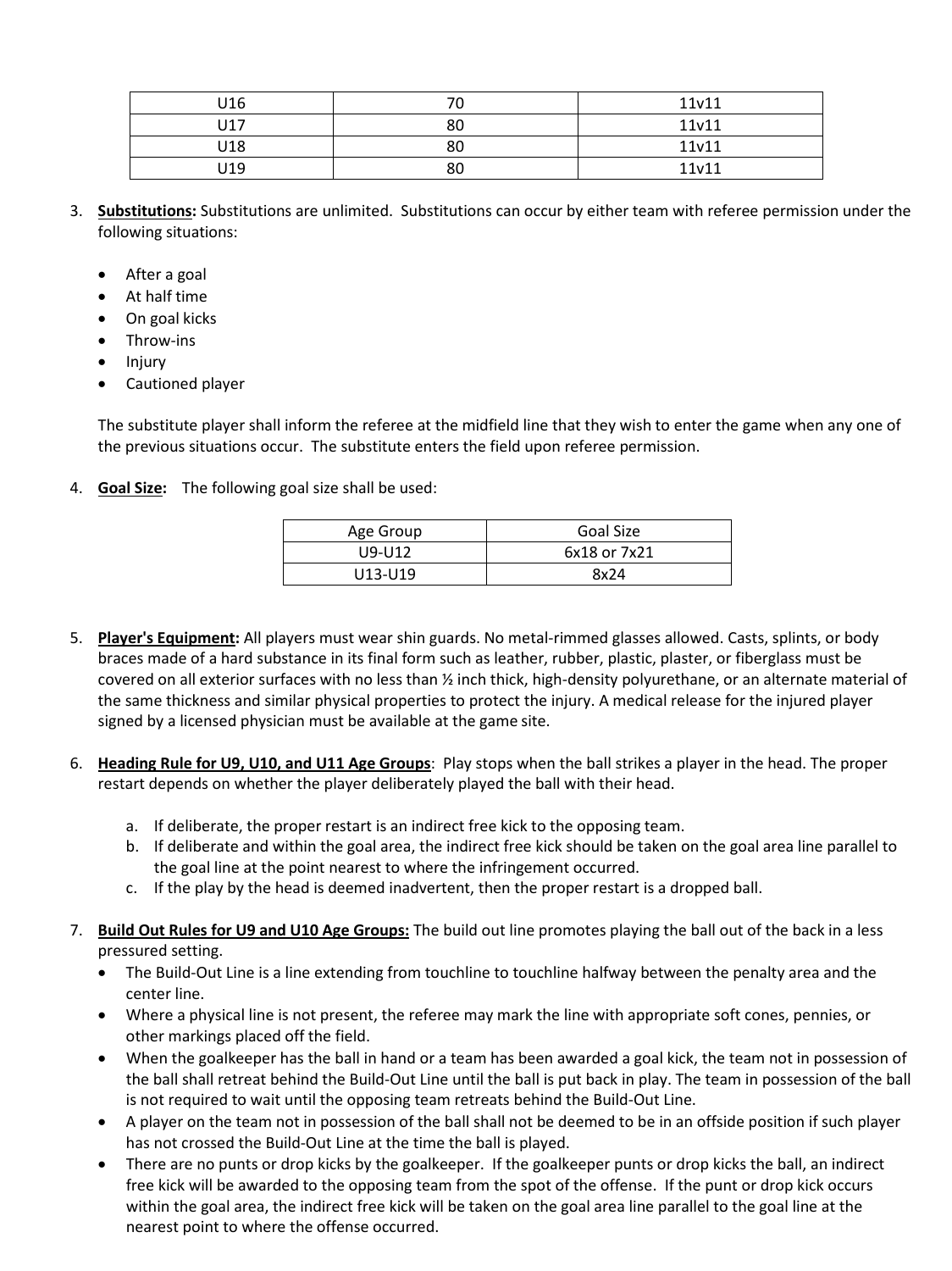## **SECTION 3 – COMPETITION FORMAT**

- 1. **Standings:** Points will be awarded as follows:
	- 3 points for a win
	- 1 point for a tie
	- 0 points for a loss
- 2. **Tiebreakers:** If teams are tied on points in the standings, the following tiebreakers determines a team's order of finish:
	- a. Winner in head-to-head game. (If more than 2 teams are tied, proceed to next criteria)
	- b. Goal differential (goals scored goals against) with a maximum of a 3-goal differential per game
	- c. Goals against
	- d. Most shutouts
	- e. Penalty kicks (Tournament Director will decide PK format if more than two teams are tied)

If FIFA penalty kicks are taken for a three-way tie, there will be a draw by the Site Coordinator. The first team drawn will receive a bye, the next team drawn will be the home team against the remaining team for the first pk contest. The winner of the first pk contest will then compete against the bye team to determine the group winner. In this contest the bye team will be the home team.

- 3. **Resolving Ties in Semifinal or Championship Match:** If the semifinal or championship match is tied at the end of regulation time, the FIFA penalty kick procedure determines the winner. There is no overtime period.
- 4. **Forfeit:** The tournament director is the only individual with the power to declare a forfeit. A forfeit occurs in the following situations.
	- a. A team without a minimum number of eligible players at the scheduled game time plus any grace period provided at the discretion of the tournament director
		- i.  $11v11$  age groups = minimum of 7 eligible players
		- ii. 9v9 age groups = minimum of 6 eligible players
		- iii. 7v7 age groups = minimum of 5 eligible players
	- b. A team that uses an ineligible player which can include but is not limited to
		- i. A team using a player that received a red card in the previous game
			- ii. A team using a player without a player pass
		- iii. A team using a player not on the tournament approved roster
	- c. A forfeit will be recorded as 3-0 loss for the forfeiting team
	- d. A team that forfeits any game will not be eligible to win the tournament or advance to a playoff round
- 5. **Home Team:** The team listed first in the schedule is the designated "home team". The home team is responsible for the following:
	- a. Change jerseys when the referee determines a color conflict to exist.
	- b. Supply the game ball for the match
- 6. **Protest:** There will be no protests. All officiating decisions are final.
- 7. **Team Sideline:** Both teams must sit on the designated "team side" of the field. The tournament only allows an individual to be on the "team side" of the field if that individual holds a player pass, holds a coach pass, or is a tournament official.
- 8. **Behavior** Harassment or verbal abuse of the officials by coaches, parents, spectators, or players will not be tolerated.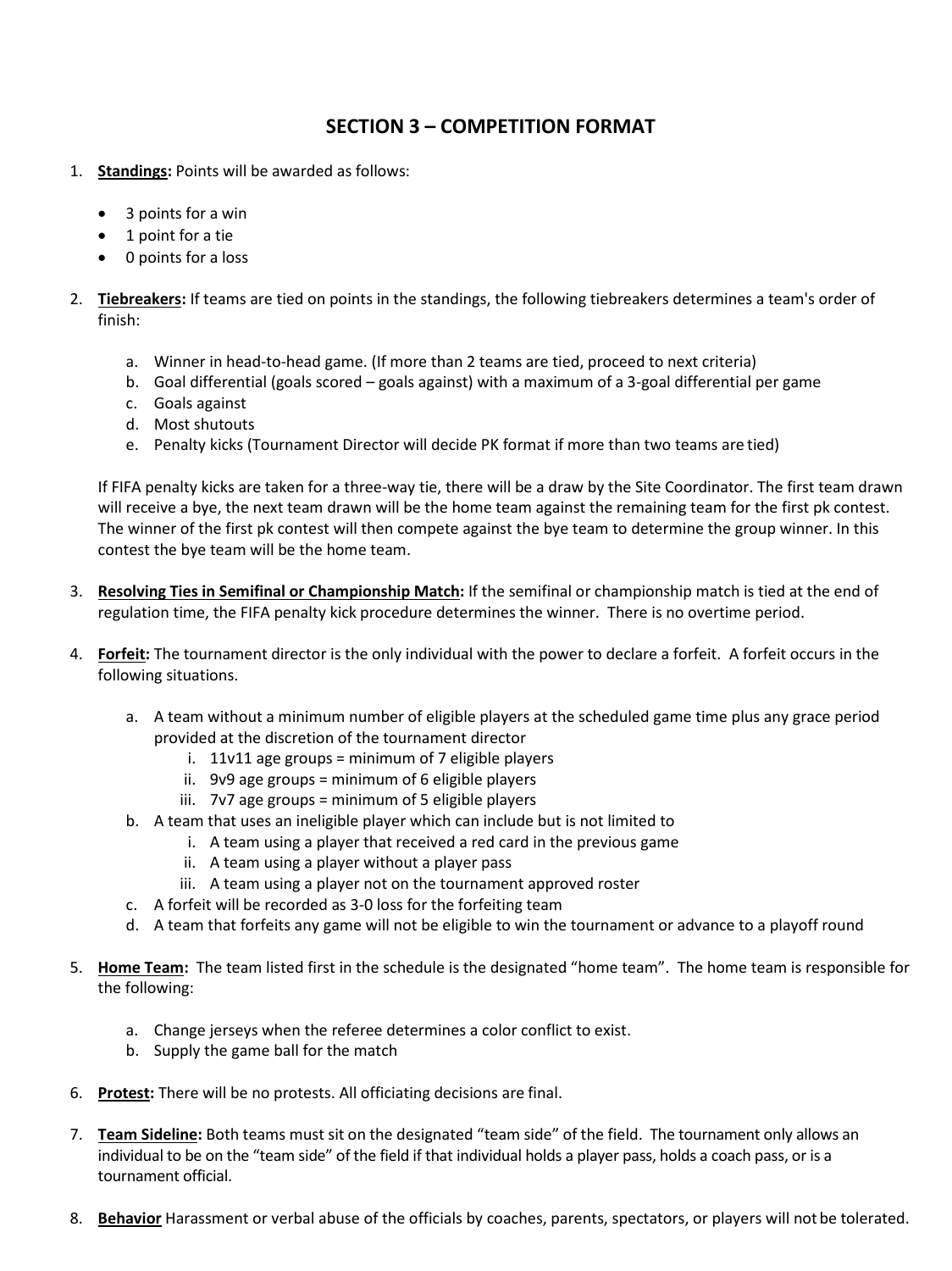- a. If harassment or verbal abuse occurs, the referee has the power to stop the match and instruct the coach of each team to direct their parents, spectators, coaches, or players to cease the harassment.
- b. If the game is stopped, the clock continues to run.
- c. If a coach refuses to address the matter or the harassment continues, the referee has the power to terminate the game to ensure the safety of all participants.
- d. The score at the point of termination shall stand.
- 9. **Send-offs:** If a player receives a red card or two yellow cards during a match, that player will sit out the rest of that match and their next match. A coach sent off during a match must leave the field immediately and must remain at least 100 yards away from the field for the rest of the current match and the team's next match. The tournament director reserves the right to ban a player or coach for the entire tournament.

# **SECTION 4 – DISCLAIMERS**

- 1. No alcoholic beverages or propane grills are allowed at any of the game sites.
- 2. **SCHEDULING POLICY** A team must be available to play at any time during the event day. A team can submit a schedule request for consideration no later than 1 month in advance of the registration deadline. We will deconflict schedules for a coach that operates at most 2 teams during the opening round games provided we know 1 month in advance. We cannot guarantee to deconflict schedule conflicts for championship games or playoff games. Requests to schedule games at specific game times or certain parts of the day will not be considered. The tournament reserves the right to combine age groups for this event as deemed appropriate.
- 3. **SCHEDULE MODIFICATIONS** Schedule is subject to change due to inclement weather, field closure, or unforeseen circumstances. The Tournament Director reserves the right to make the following changes:
	- Relocate and/or reschedule a match
	- Change a division structure
	- Reduce the game length of a match
	- Cancel a match.
- 4. **TEAM WITHDRAWAL POLICY** All team withdrawals must be done in writing (an email is ok).
	- Teams that withdraw prior to being accepted will receive the full amount back.
	- Teams that withdraw after being accepted will not receive any money back.
- 5. **COMMUNICATION POLICY** Communication will be via e-mail, the tournament website, and our twitter tournament page. It is the responsibility of each coach, team manager, parent, and player to check all communication platforms often. The team manager and coach must ensure that all contact information is correct on the registration form.
- 6. **INCLEMENT WEATHER POLICY** Coaches and their teams must appear at their respective field site ready to play as scheduled unless stated otherwise by the tournament director. Failure to appear will result in a forfeit of the match. In case of severe weather, the tournament director will follow the schedule modifications policy above.

Referees may suspend a match due to unsafe weather conditions. If a game is suspended due to inclement weather, the game score will stand regardless of whether it is the first half or second half. Games stopped due to inclement weather will notbe restarted or rescheduled.

- 7. **CANCELLATIONS** Every effort will be made to play the tournament. Cancellation can occur in whole or in part if the field owner closes the fields, inclement weather, or the fields have been deemed unplayable. We, the tournament, have no control over the weather nor do we have control over the field owner.
- 8. **FULL RESPONSIBILITY BY THE COACH** The head coach is fully responsibly for knowing the eligibility of each player that participates in a game and compliance with all the rules.